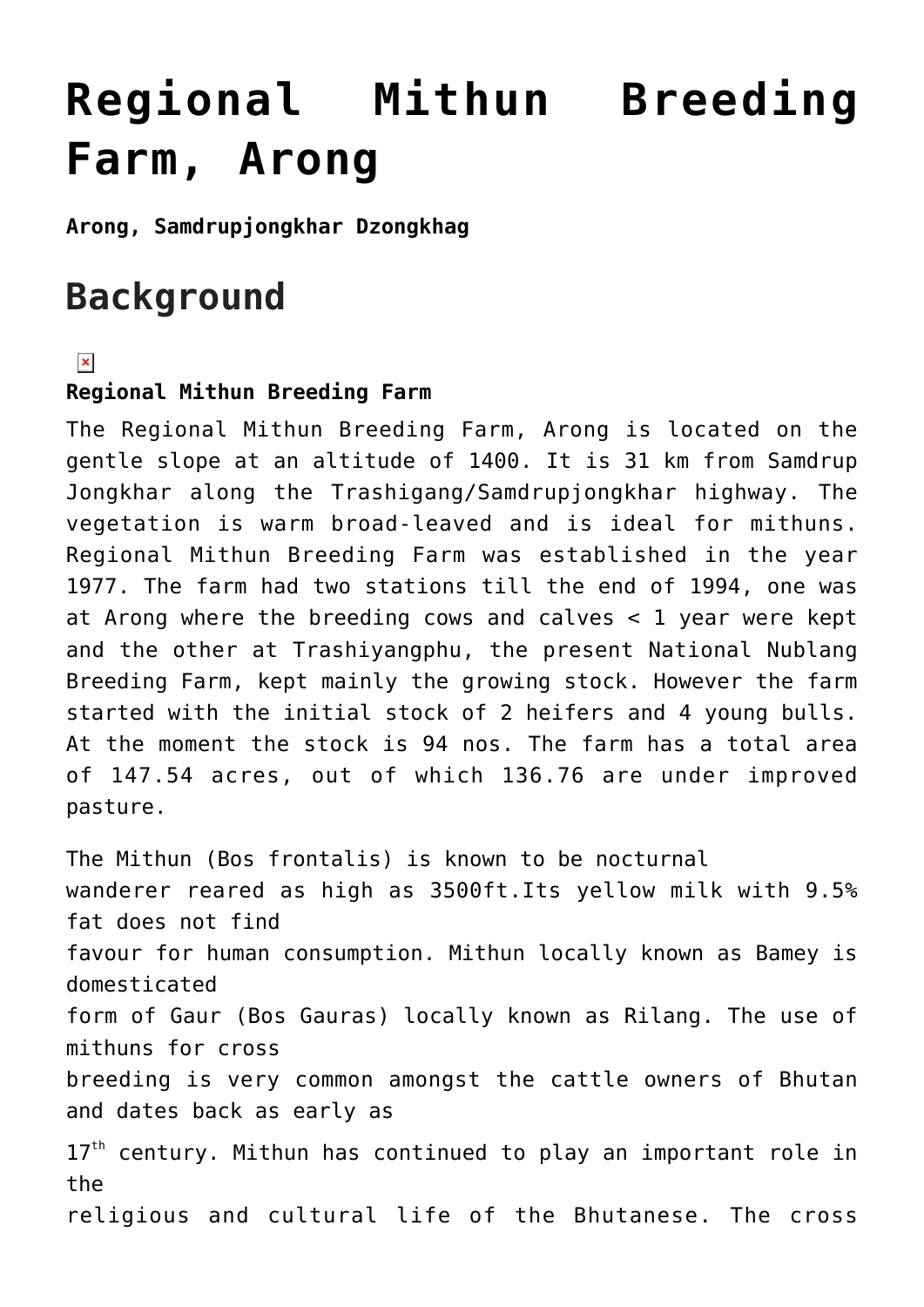breeding produces FI hybrids, Jatsha (male) and Jatsham (female). The males are popular for draught power while the females are valued for high milk production. The animals are easy to manage in difficult terrain and have the insatiable foraging ability. Accordingly in view of the importance and the increasing demand of Mithun bulls, the Royal Government established two Mithun farms during the  $6<sup>th</sup>$ five-year plan.

### **FARM MANDATES**

### **Primary**.

To produce purebred Mithun bulls for supply to the farmers of six eastern dzongkhags so as to raise the nutritional standard of the people in the country by increasing the productivity and production of milk and milk products and at the same time to procure and supply from India.

- To add to the strength of the country's draught power mainly in
	- the agricultural operations in the rural population and
- To ensure the best present use and the long-term maintenance of

the pure Mithun breed.

### **Secondary.**

To manage the farm as a nucleus (for bull mother farm) to produce pure bred Mithun bulls for further supply to the farmers and to NDDC for semen